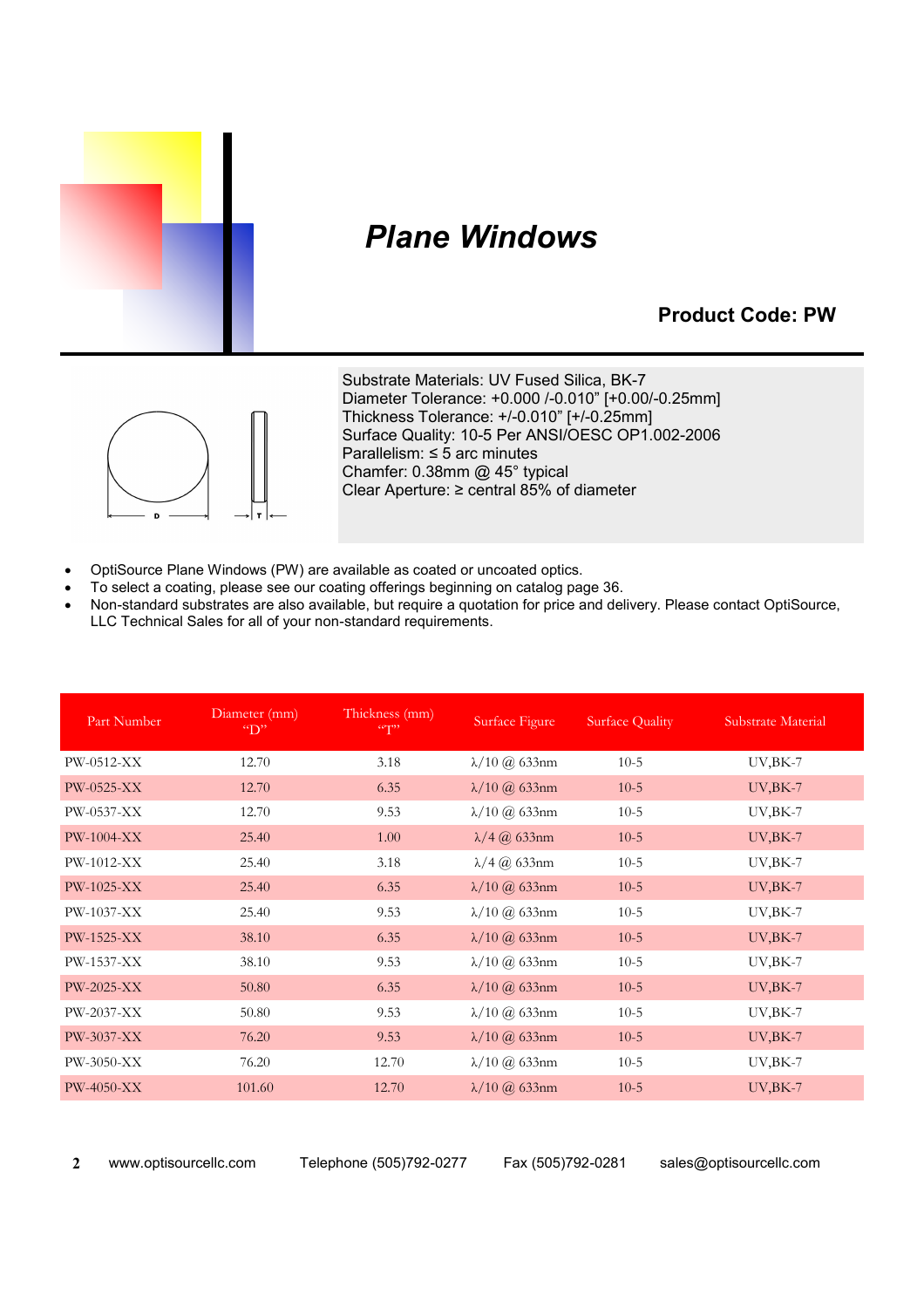



## *Plane Parallel Windows*

### **Product Code: PW1**



Substrate Materials: UV Fused Silica, BK-7 Diameter Tolerance: +0.000 /-0.010" [+0.00/-0.25mm] Thickness Tolerance: +/-0.010" [+/-0.25mm] Surface Quality: 10-5 Per ANSI/OESC OP1.002-2006 Parallelism: ≤ 10 arc seconds Chamfer: 0.38mm @ 45° typical Clear Aperture: ≥ central 85% of diameter

- OptiSource Plane Parallel Windows (PW1) are available as coated or uncoated optics.
- To select a coating, please see our coating offerings beginning on catalog page 36.
- x Non-standard substrates are also available, but require a quotation for price and delivery. Please contact OptiSource, LLC Technical Sales for all of your non-standard requirements.

| Part Number   | Diameter (mm)<br>$\mathrm{``}D\mathrm{''}$ | Thickness (mm)<br>$\lq \lq \lq \lq \lq \lq$ | Surface Figure                  | <b>Surface Quality</b> | Substrate Material |
|---------------|--------------------------------------------|---------------------------------------------|---------------------------------|------------------------|--------------------|
| $PW1-0525-XX$ | 12.70                                      | 6.35                                        | $\lambda/10$ @ 633nm            | $10-5$                 | $UV,BK-7$          |
| $PW1-0537-XX$ | 12.70                                      | 9.53                                        | $\lambda/10$ ( <i>a</i> ) 633nm | $10-5$                 | $UV,BK-7$          |
| PW1-1012-XX   | 25.40                                      | 3.18                                        | $\lambda/10$ (a) 633nm          | $10-5$                 | $UV$ , $BK$ -7     |
| $PW1-1025-XX$ | 25.40                                      | 6.35                                        | $\lambda/10$ ( <i>a</i> ) 633nm | $10-5$                 | $UV$ , $BK$ -7     |
| PW1-1037-XX   | 25.40                                      | 9.53                                        | $\lambda/10$ ( <i>a</i> ) 633nm | $10-5$                 | $UV$ , $BK$ -7     |
| PW1-1525-XX   | 38.10                                      | 6.35                                        | $\lambda/10$ ( <i>a</i> ) 633nm | $10-5$                 | $UV$ , $BK$ -7     |
| PW1-1537-XX   | 38.10                                      | 9.53                                        | $\lambda/10$ ( <i>a</i> ) 633nm | $10-5$                 | $UV,BK-7$          |
| PW1-2025-XX   | 50.80                                      | 6.35                                        | $\lambda/10$ ( <i>a</i> ) 633nm | $10-5$                 | $UV$ , $BK$ -7     |
| PW1-2037-XX   | 50.80                                      | 9.53                                        | $\lambda/10$ ( <i>a</i> ) 633nm | $10-5$                 | $UV$ , $BK$ -7     |
| $PW1-3037-XX$ | 76.20                                      | 9.53                                        | $\lambda/10$ ( <i>a</i> ) 633nm | $10-5$                 | $UV,BK-7$          |
| $PW1-3050-XX$ | 76.20                                      | 12.70                                       | $\lambda/10$ ( <i>a</i> ) 633nm | $10-5$                 | $UV$ , $BK$ -7     |
| $PW1-4050-XX$ | 101.60                                     | 12.70                                       | $\lambda/10$ ( <i>a</i> ) 633nm | $10-5$                 | $UV$ , $BK$ -7     |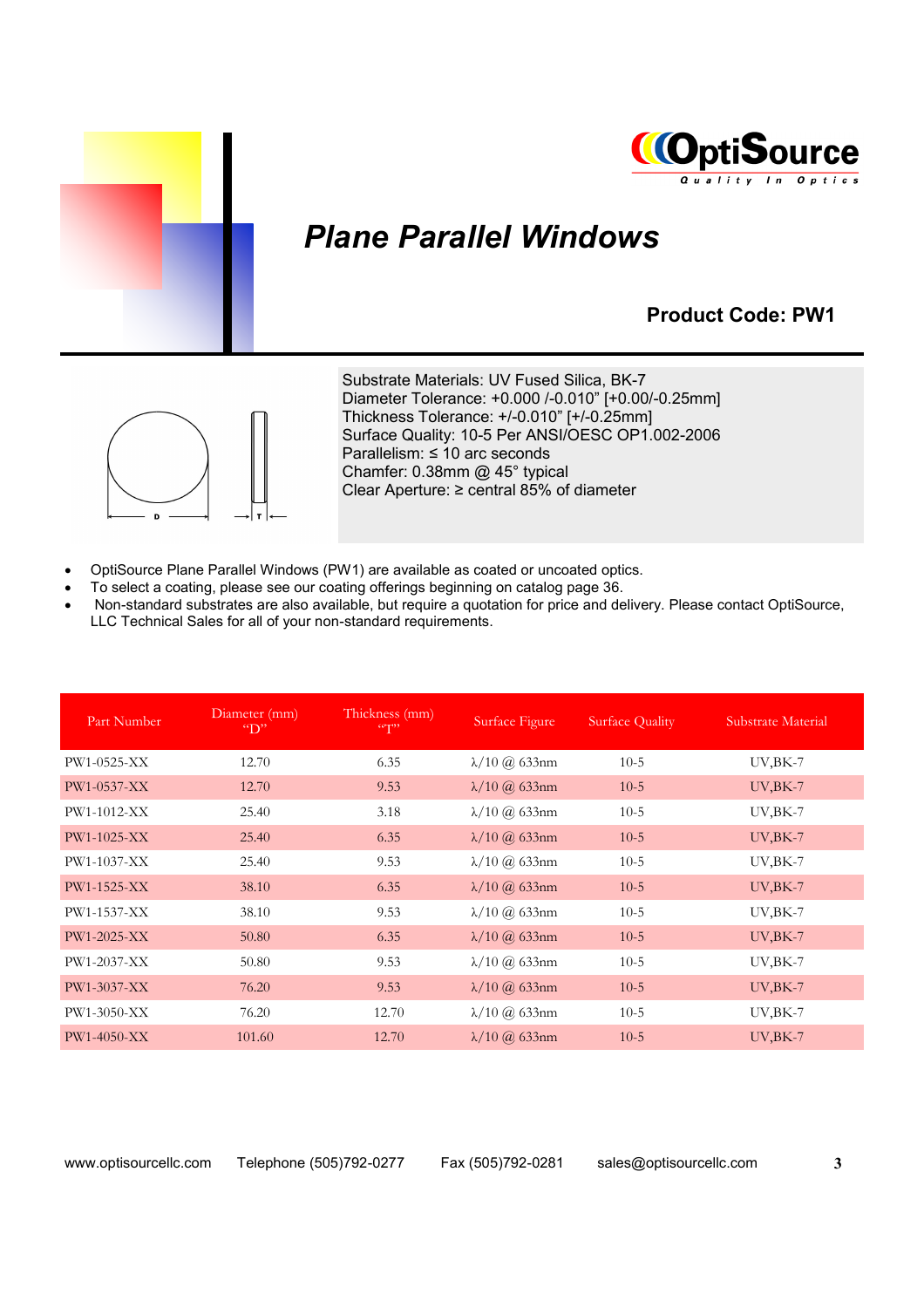

# *Wedged Windows*

### **Product Code: IF / LW**



Substrate Materials: UV Fused Silica, BK-7 Diameter Tolerance: +0.000 /-0.010" [+0.00/-0.25mm] Thickness Tolerance: +/-0.010" [+/-0.25mm] Surface Quality: 10-5 Per ANSI/OESC OP1.002-2006 Wedge Tolerance: +/- 5 arc minutes Chamfer: 0.38mm @ 45° typical Clear Aperture: ≥ central 85% of diameter

- OptiSource Interferometer Flats (IF) and Large Wedges (LW) are available as coated or uncoated optics.
- To select a coating, please see our coating offerings beginning on catalog page 36.
- x Non-standard substrates are also available, but require a quotation for price and delivery. Please contact OptiSource, LLC Technical Sales for all of your non-standard requirements.

| Part Number   | Diameter (mm)<br>$\rm{``D''}$ | Thickness (mm)<br>$\mathcal{C}$ | Wedge | Surface Figure                  | Surface<br><b>Quality</b> | Substrate<br>Material |
|---------------|-------------------------------|---------------------------------|-------|---------------------------------|---------------------------|-----------------------|
| $IF-1025-XX$  | 25.40                         | 6.35                            | 30'   | $\lambda/10$ (a) 633nm          | $10-5$                    | $UV$ , $BK$ -7        |
| $IF-1037-XX$  | 25.40                         | 9.53                            | 30'   | $\lambda/10$ @ 633nm            | $10-5$                    | $UV$ , $BK$ -7        |
| $IF-2025-XX$  | 50.80                         | 6.35                            | 30'   | $\lambda/10$ ( <i>a</i> ) 633nm | $10-5$                    | $UV$ , $BK$ -7        |
| IF-2037- $XX$ | 50.80                         | 9.53                            | 30'   | $\lambda/10$ ( <i>a</i> ) 633nm | $10-5$                    | $UV$ , $BK$ -7        |
| $IF-3050-XX$  | 76.20                         | 12.70                           | 30'   | $\lambda/10$ ( <i>a</i> ) 633nm | $10-5$                    | $UV$ , $BK$ -7        |
| IF-4050- $XX$ | 101.60                        | 12.70                           | 30'   | $\lambda/10$ ( <i>a</i> ) 633nm | $10-5$                    | $UV$ , $BK$ -7        |

#### **Interferometer Flats — Product Code: IF**

#### **Large Wedged Windows — Product Code: LW**

| Part Number    | Diameter (mm)<br>$\text{``}D\text{''}$ | Thickness (mm)<br>$\langle \langle \cdot   \cdot \rangle \rangle$ | Wedge                                   | Surface Figure                  | Surface<br>Quality | Substrate<br>Material |
|----------------|----------------------------------------|-------------------------------------------------------------------|-----------------------------------------|---------------------------------|--------------------|-----------------------|
| $LW-X-1025-XX$ | 25.40                                  | 6.35                                                              | $1^{\circ}, 2^{\circ}, 3^{\circ}$       | $\lambda/10$ ( <i>a</i> ) 633nm | $10-5$             | UV, BK-7              |
| $LW-X-1037-XX$ | 25.40                                  | 9.53                                                              | $1^{\circ}, 2^{\circ}, 3^{\circ}$       | $\lambda/10$ ( <i>a</i> ) 633nm | $10-5$             | $UV$ , BK-7           |
| LW-X-2037-XX   | 50.80                                  | 9.53                                                              | $1^{\circ}$ , $2^{\circ}$ , $3^{\circ}$ | $\lambda/10$ ( <i>a</i> ) 633nm | $10-5$             | UV, BK-7              |
| $LW-X-3050-XX$ | 76.20                                  | 12.70                                                             | $1^{\circ}, 2^{\circ}, 3^{\circ}$       | $\lambda/10$ ( <i>a</i> ) 633nm | $10-5$             | $UV$ , $BK$ -7        |

\*Please specify the amount of wedge in degrees when ordering a Large Wedge Window –i.e. LW-3-1037-UV would indicate a 1.00"Ø x 0.375" fused silica window with a wedge of 3 degrees.